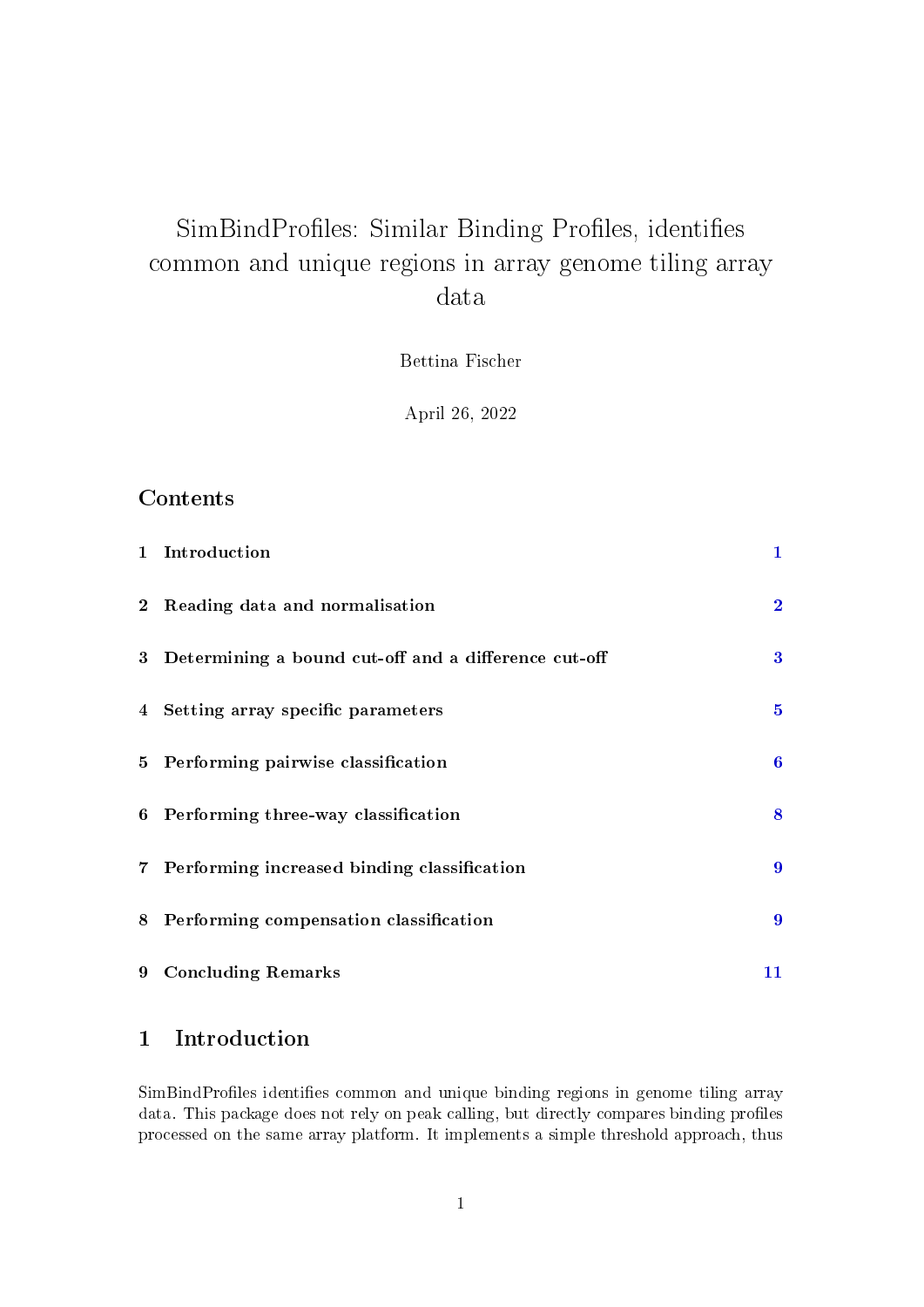allowing retrieval of commonly and differentially bound regions between datasets as well as events of compensation and increased binding.

The tool requires each data set in SGR file format, which are tab-delimited files with chromosome, position and signal value columns. We suggest preprocessing two-colour microarray data with  $Ringo$  [\[3\]](#page-13-0) and Affymetrix cel files with *Starr* [\[4\]](#page-13-1), which perform smoothing of probe intensities across replicate arrays for each data set. It is important that data are sorted by chromosomes and ascending positions along each chromosome.

> library("SimBindProfiles")

#### <span id="page-1-0"></span>2 Reading data and normalisation

We provide three working example data sets in this vignette. These data have been processed on NimbleGen Drosophila melanogaster DM5 Tiling Set HX1 in triplicates and smoothed into window scores using Ringo.

In Drosophila melanogaster, SoxNeuro (SoxN) and Dichaete (D) belong to the SoxB family of transcription factors. SoxN and Dichaete play essential roles in many aspects of neurogenesis and exhibit some degree of functional redundancy in cells where they are coexpressed. Here, we study the binding patterns of SoxN and Dichaete in wildtype (wt) and SoxN mutant embryos via DamID. In this vignette, we only use the probes located on chromosome X between 1-6000000 bp:  $SoxNDam = SoxN$  binding in wt embryos

```
SoxN-DDam = Dichaete binding in SoxN mutants
```
 $DDam = Dichaete binding in wt embryos$ 

```
> dataPath <- system.file("extdata",package="SimBindProfiles")
> list.files(dataPath, pattern=".txt")
[1] "DDam_trunc.txt" "SoxN-DDam_trunc.txt" "SoxNDam_trunc.txt"
> head(read.delim(paste(dataPath, "SoxNDam_trunc.txt", sep="/"),
+ header=FALSE, nrows=5))
   V1 V2 V3
1 chrX 116 -1.218227
2 chrX 181 -1.116333
3 chrX 236 -1.081980
4 chrX 276 -1.116333
5 chrX 331 -1.116333
```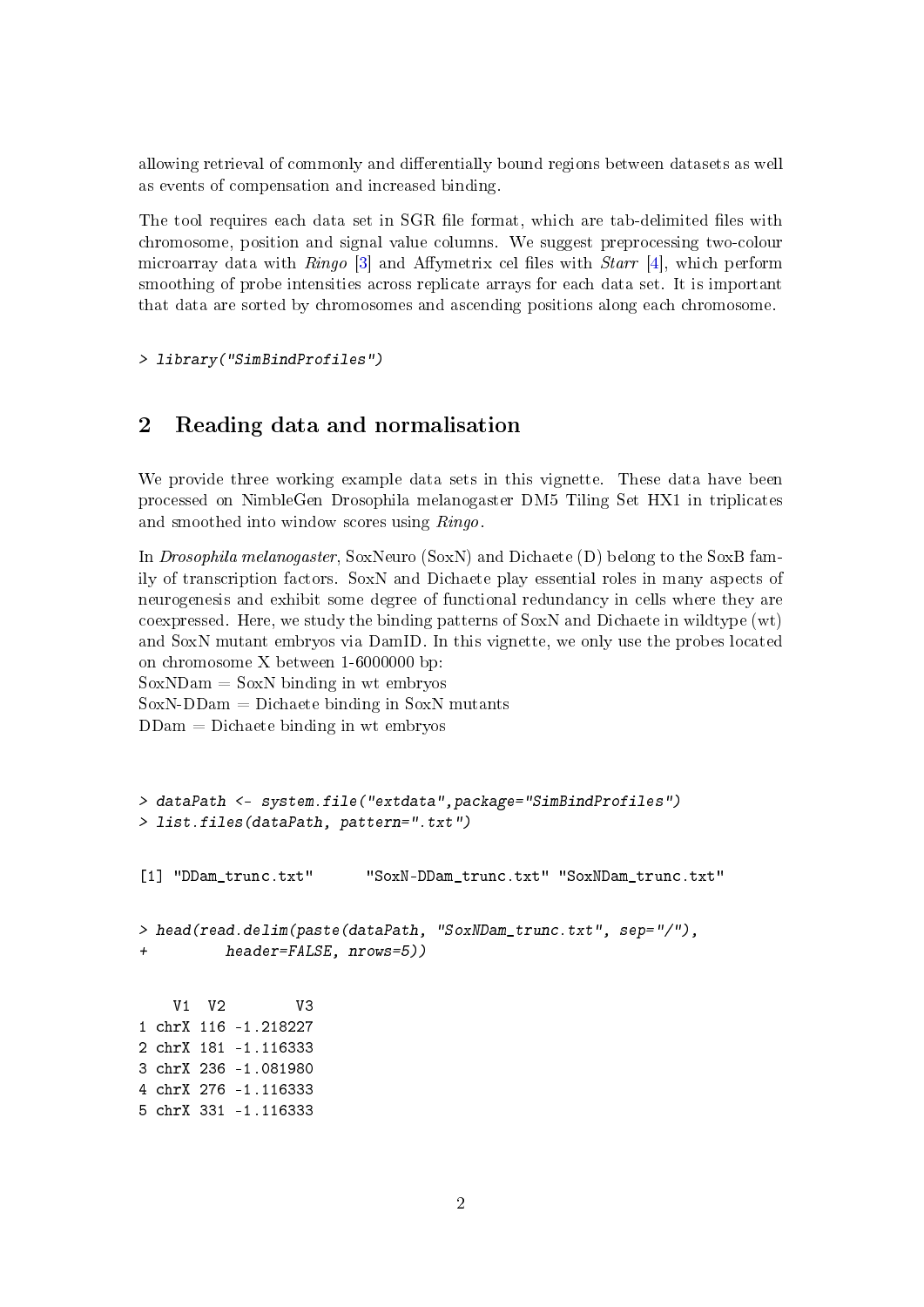To read data into an *ExpressionSet* object each file name is specified omitting the .txt extension. While reading the files, data is quantile normalised as per  $\lim_{n \to \infty}$  [\[2\]](#page-13-2). For more details on ExpressionSet please refer to "An Introduction to Bioconductor's ExpressionSet Class" [\[1\]](#page-12-0).

```
> readTestSGR <- readSgrFiles(X=c("SoxNDam_trunc", "SoxN-DDam_trunc",
+ "DDam_trunc"), dataPath)
```
We continue in this vignette using the larger chromosome X probe set data which was previously saved as SGR.Rdata object and can be loaded and viewed.

```
> dataPath <- system.file("data",package="SimBindProfiles")
> load(paste(dataPath, "SGR.RData", sep="/"))
> print(SGR)
ExpressionSet (storageMode: lockedEnvironment)
assayData: 98715 features, 3 samples
  element names: exprs
protocolData: none
phenoData
  sampleNames: SoxNDam SoxN-DDam DDam
  varLabels: FileName tiling array
  varMetadata: varLabel labelDescription
featureData
  featureNames: 1 2 ... 98715 (98715 total)
  fvarLabels: PROBE_ID CHR START
  fvarMetadata: labelDescription
experimentData: use 'experimentData(object)'
Annotation:
```
A useful plot comparing all the data sets and their correlation after normalisation can be created with the eSetScatterPlot function (Figure [1\)](#page-3-0).

> eSetScatterPlot(SGR)

#### <span id="page-2-0"></span>3 Determining a bound cut-off and a difference cut-off

In order to identify probes or regions, which are bound similarly or differentially bound between the data sets, bound.cutoff and diff.cutoff (difference cut-off) thresholds have to be chosen.

We implemented two methods to set the bound cut-off, probes above this threshold are considered "bound". The twoGaussiansNull method established in the Ringo package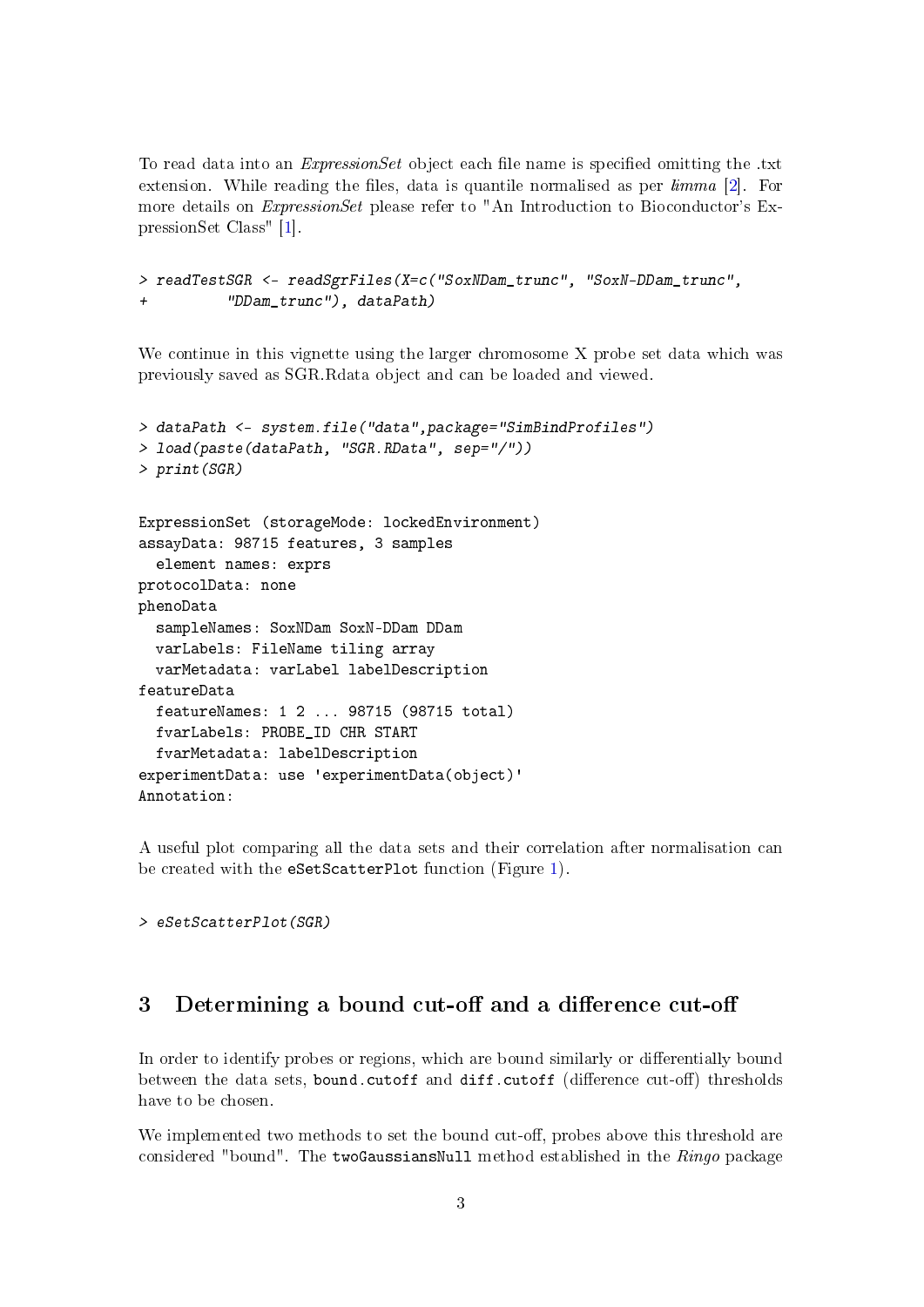

<span id="page-3-0"></span>Figure 1: Smoothed scatterplots of normalised signals and the corresponding correlations.

[\[3\]](#page-13-0), in which data is assumed to follow a mixture of two Gaussian distributions. The Gaussian with the lower mean value is assumed to be the null distribution and probe levels are assigned p-values based on this null distribution. Alternatively the user can select the normalNull method which assumes the null distribution is normal and symmetrical around the mode or zero. For both methods the user can decide if the resulting p-values are to be adjusted for multiple testing (fdr) or select a p-value threshold.

In our example we use the twoGaussiansNull at 25% FDR, the function also provides a QC plot of the two Gaussians curves and an optional p-value histogram (not shown).

```
> bound.cutoff <- findBoundCutoff(SGR, method="twoGaussiansNull", fdr=0.25)
```
Using bound.cutoff = 2.05

To show the bound.cutoff in relation to the data one can plot a histogram of the data with the bound cutoff (Figure [2\)](#page-4-1).

```
> hist(exprs(SGR)[,1], breaks=1000, freq=FALSE, border="grey",
+ main=sampleNames(SGR)[1], xlab="signal",
+ sub=paste("bound.cutoff =", bound.cutoff, sep=" "))
> abline(v=bound.cutoff, col="red", lty=3, lwd=2)
```
A probe is considered uniquely bound in one data set if it is bound above the diff.cutoff threshold to the other set. We propose that the difference cut-off should be smaller than the bound cut-off, but for more stringent analysis criteria it can also be set to the same value as the bound.cutoff.

In our example we used the diff.cutoff as  $75\%$  of the bound.cutoff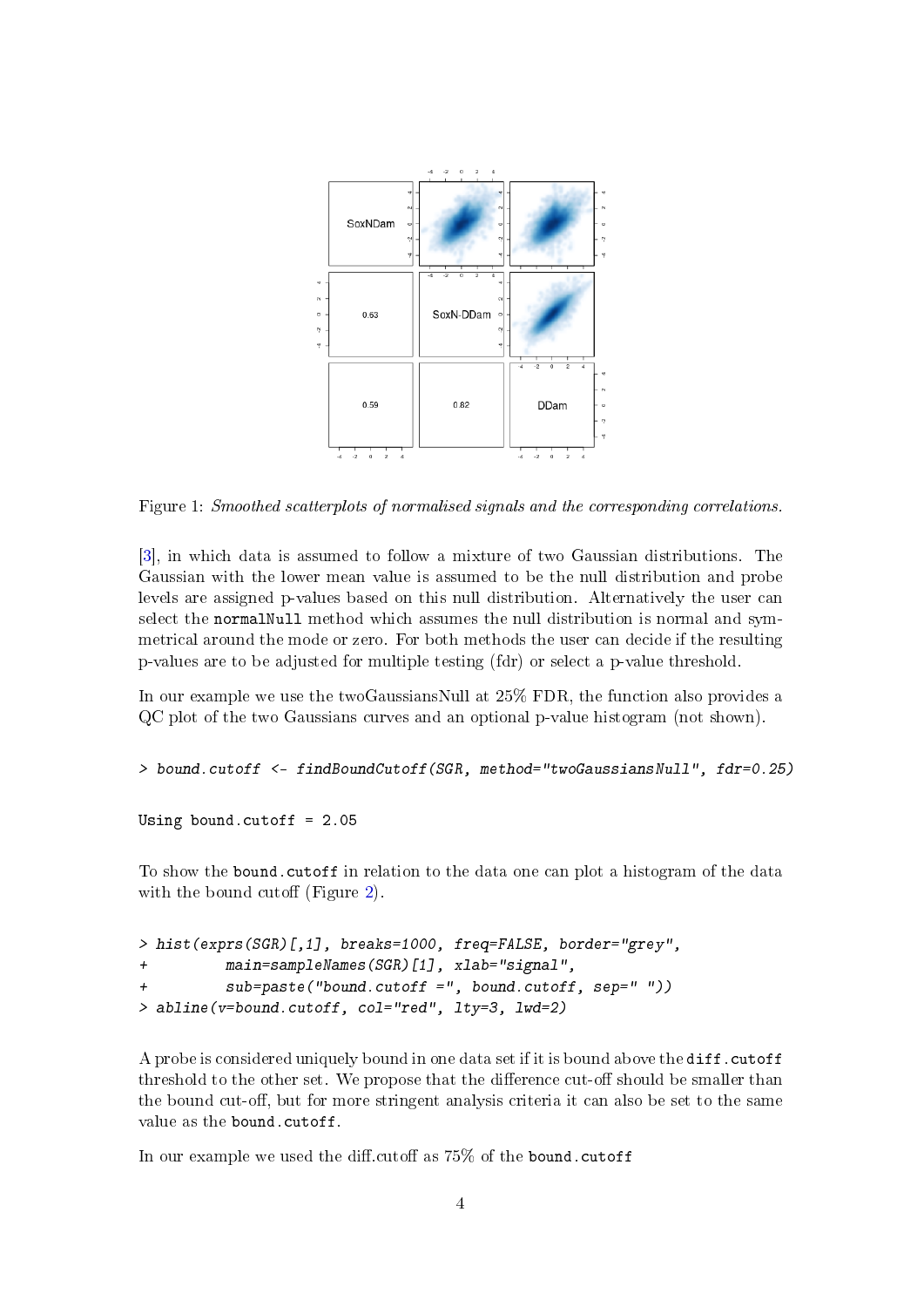

<span id="page-4-1"></span>Figure 2: Histogram of the signal of SoxNDam. Probes with a signal above the bound.cutoff threshold are considered "bound".

> diff.cutoff <- round(bound.cutoff \* 0.75,2)

We can plot the probe intensities along parts of the chromosome using the chipAlongChrom function from Ringo, which can be called via the plot command. First we create a probeAnno class object which contains the mapping between the probes and their genomic positions and uses the information stored in the ExpressionSet object and requires the probe length of the oligo on the array. In Figure [3](#page-5-1) SoxNDam (green curve) is uniquely bound at region 2324000 - 2326000 as the intensity is above the bound.cutoff. Whereas SoxN-DDam (orange) is also above the bound.cutoff at region  $2334000 - 2336000$  but the difference in the intensity of  $SoxNDam$  is too small (below diff.cutoff) to call this region uniquely bound.

```
> probeAnno <- probeAnnoFromESet(SGR, probeLength=50)
```

```
> plot(SGR, probeAnno, chrom="X", xlim=c(2323000, 2337000), vlim=c(-3, 4),samples=c(1,2))
```
#### <span id="page-4-0"></span>4 Setting array specific parameters

The user has to specify the probes and probe.max.spacing parameters. Both depend on the array platform and how densely the probes are spaced across the genome on the tiling array. The minimum number of probes specifies how many probes have to be in a valid region. The probe.max.spacing is the maximum distance in base pairs allowed between probes before a region is split into separate regions.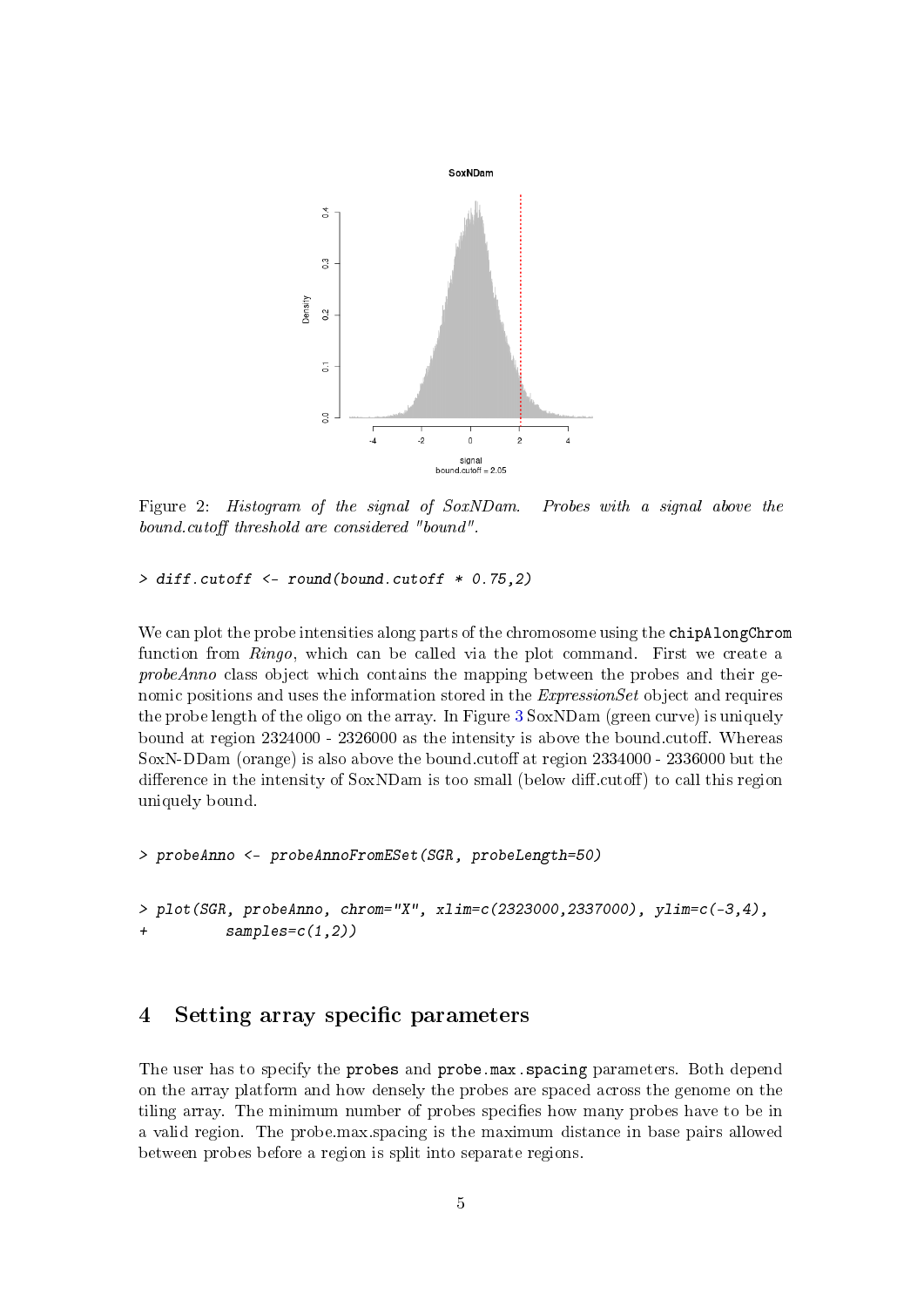

<span id="page-5-1"></span>Figure 3: Probe intensities along chromosome, green =  $SoxNDam$ , orange =  $SoxN$ -DDam.

 $>$  probes  $<-10$ > probe.max.spacing <- 200

A frequency plot of number of probes per bound regions can be used to help determine the probes parameter selection

> probeLengthPlot(SGR, sgrset=1, chr=NULL, bound.cutoff, probe.max.spacing=200,  $+$   $x \lim_{x \to \infty} \frac{m}{25}$ 

## <span id="page-5-0"></span>5 Performing pairwise classification

In this section we identify regions that are uniquely or commonly bound in two data sets. First the probes for each data set are flagged as bound or not bound depending on whether the signal is above the bound.cutoff. Then the probes are split into three classes:

Class 1: uniquely bound in set 1 (bound in set 1, not bound in set 2, signal 1 minus signal 2 above diff.cutoff).

Class 2: uniquely bound in set 2 (bound in set 2, not bound in set 1, signal 2 minus signal 1 above diff.cutoff)

Class 3: bound in both data sets

Then the classified probes are filtered into regions using the probes and probe.max.spacing parameters. The regions for each class are exported to bed files, which provide the chromosome, start and end positions, the name and a score for the region. For example the score for class 1 is calculated as follows. First we subtract for each probe within a region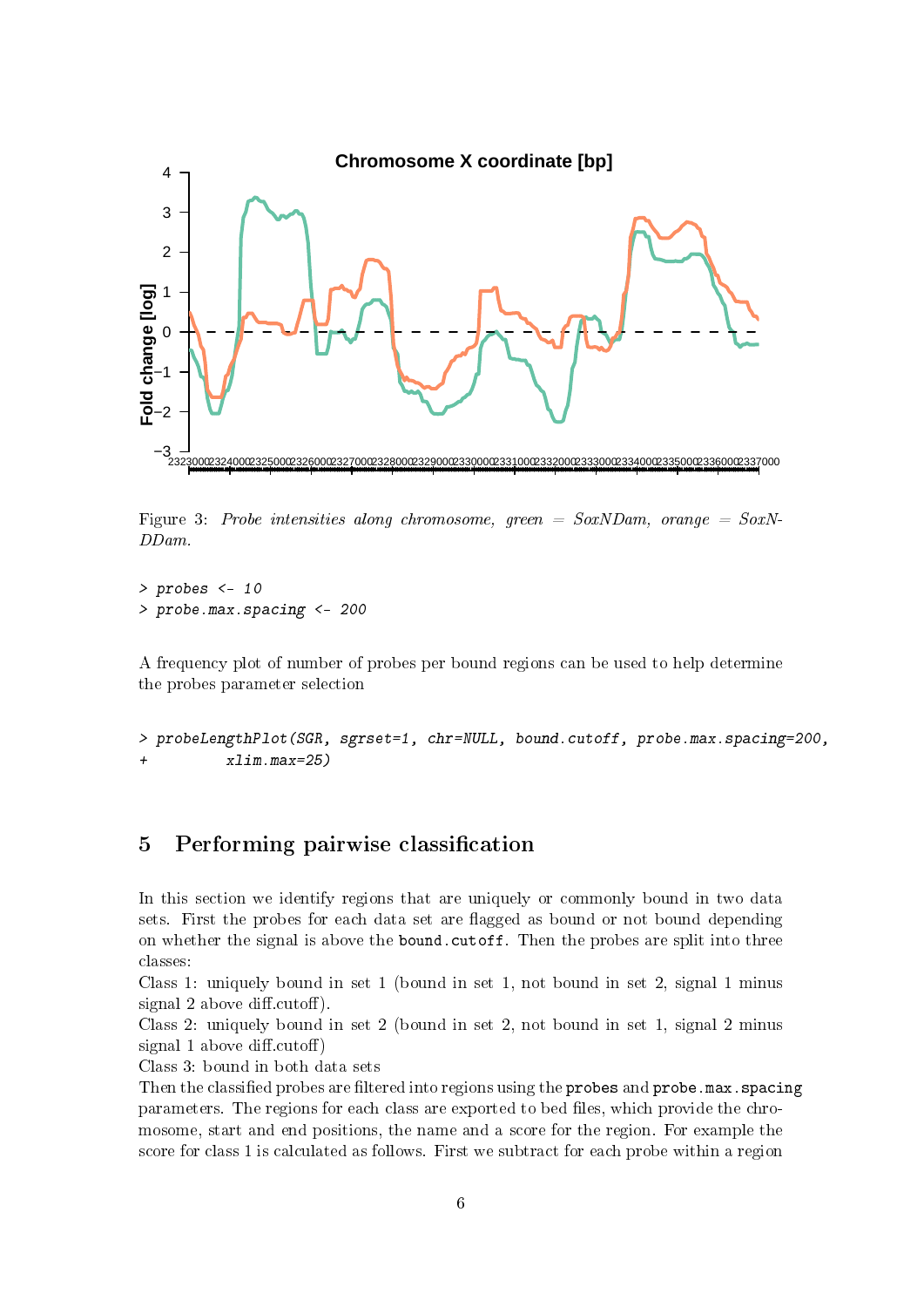## **SoxNDam with bound.cutoff = 2.05**



Figure 4: Frequency plot of number of probes per bound region.

signal set 1 minus signal set 2, and then we calculate the mean over the region. The tool uses the names of each data set and the selected parameters as the resulting file names (b = bound.cutoff, d = diff.cutoff, v = probes, g = probe.max.spacing).

In our example we query SoxNDam vs. DDam, which correspond to data set 1 and 3 in the ExpessionSet object.

> pairwiseR <- pairwiseRegions(SGR, sgrset=c(1,3), bound.cutoff, diff.cutoff, probes, probe.max.spacing) Pairwise comparison of SoxNDam vs DDam Filter data into regions... Writing SoxNDam.vs.DDam.unique\_b2.05d1.54v10g200.bed ,regions = 67 ... Writing DDam.vs.SoxNDam.unique\_b2.05d1.54v10g200.bed ,regions = 51 ... Writing SoxNDam.DDam.common\_b2.05d1.54v10g200.bed ,regions = 43 ... > head(pairwiseR) name class.group chr start end score nProbes 1 SoxNDam.unique 1 chrX 424668 426418 3.142840 33 2 SoxNDam.unique 1 chrX 436708 437593 2.278542 17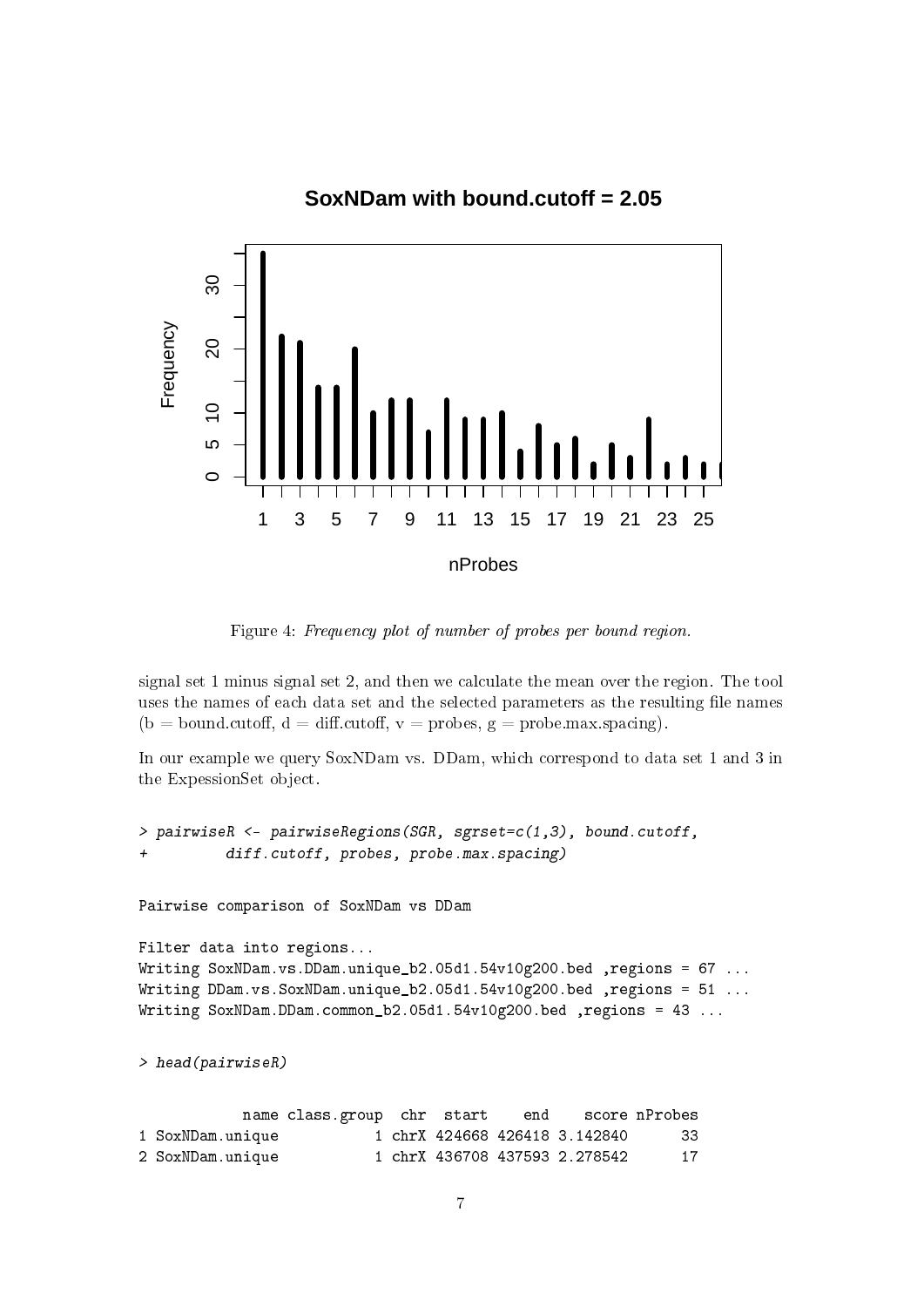| 3 SoxNDam.unique |  |  | 1 chrX 761106 762136 2.255283 | 20 |
|------------------|--|--|-------------------------------|----|
| 4 SoxNDam.unique |  |  | 1 chrX 789430 792565 3.177630 | 58 |
| 5 SoxNDam.unique |  |  | 1 chrX 900082 900792 1.770974 | 14 |
| 6 SoxNDam.unique |  |  | 1 chrX 901237 901727 1.896931 | 10 |

We also provide a ploting method to show the bound probes (before filtering into regions) in colour.

```
> plotBoundProbes(SGR, sgrset=c(1,2), method="pairwise", bound.cutoff,
+ diff.cutoff)
```


Figure 5: Scatterplot of pairwise classification of SoxNDam vs. DDam. Red highlights the unique SoxNDam probes, green unique in DDam and grey are probes common to both.

#### <span id="page-7-0"></span>6 Performing three-way classification

This tool allows identification of regions that are unique or common in three data sets. The approach is the same as for the pairwise classification. The probes are segregated into seven classes:

- $Class = 1: unique probes in set 1$
- $Class = 2: unique probes in set 2$
- $Class = 3:$  unique probes in set 3
- Class = 4: common probes in set  $1+2$
- Class = 5: common probes in set  $2+3$
- Class = 6: common probes in set  $1+3$
- Class = 7: common probes in set  $1+2+3$

Then the probes are again filtered into regions using the probes and probe.max.spacing parameters. The regions for each class are exported to bed files. The score is calculated similar to the pair-wise classification.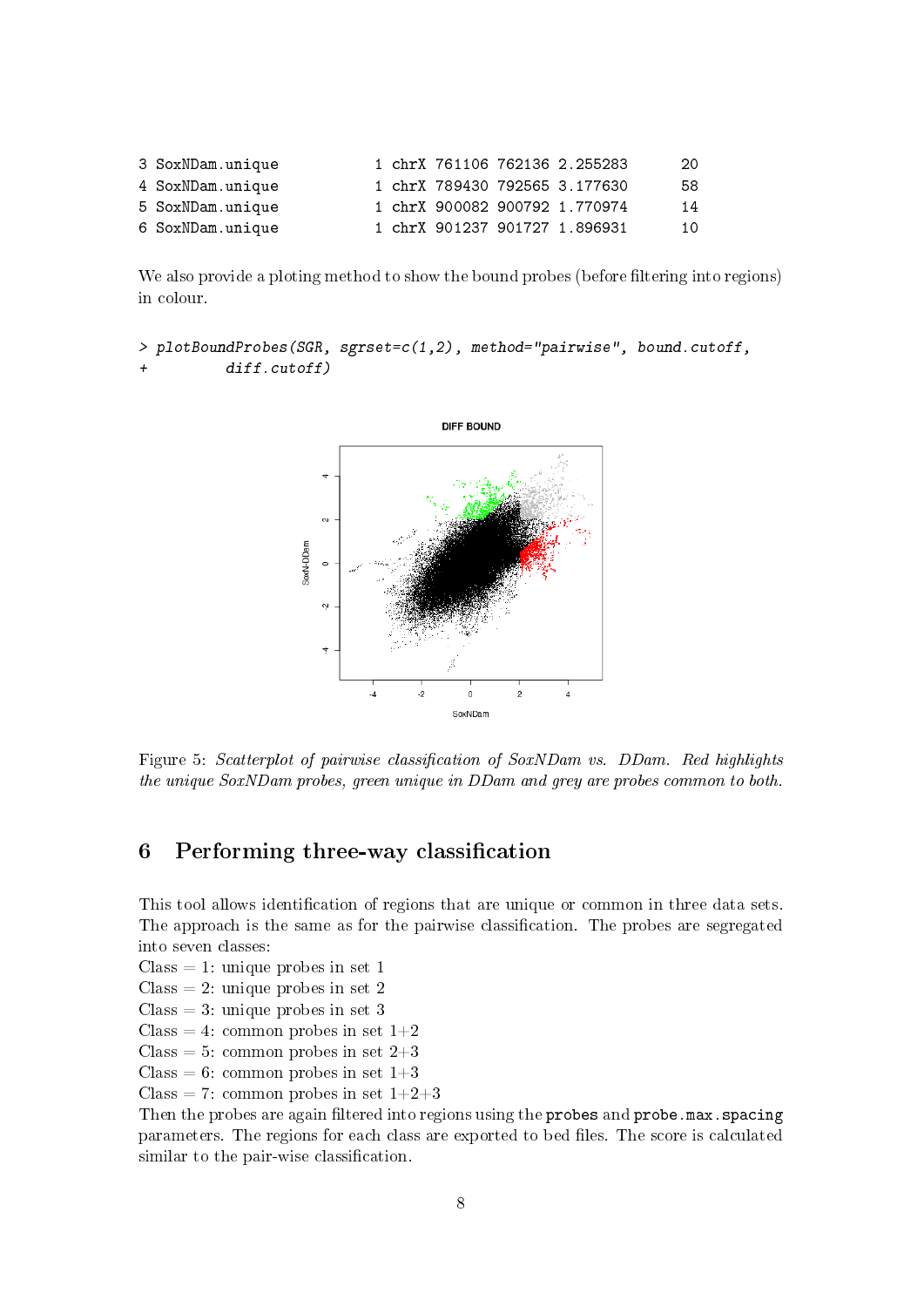In our example we query SoxNDam vs. SoxN-DDam vs. DDam (results not shown).

```
> threewayR <- threewayRegions(SGR, sgrset=c(1,2,3), bound.cutoff,
          diff.cutoff, probes, probe.max.spacing)
```
## <span id="page-8-0"></span>7 Performing increased binding classification

It might be of interest to identify regions showing increased binding, which are more bound in one dataset compared to the other. In our example, Dichaete can bind at a higher level in the SoxN mutant embryos (SoxN-DDam) compared to the wt embryos  $(DDam)$  (Figure [6\)](#page-9-0). If the signal of a bound probe in set 1 is higher than the diff.cutoff, then these probes are filtered into regions using the probes and probe.max.spacing parameters and reported as bed file, which reports the chromosome, start, end, name and score. The score is calculated similarly to the pairwise classification.

Compare set SoxN-DDam vs. DDam

```
> increasedR <- increasedBindingRegions(SGR, sgrset=c(2,3), bound.cutoff, diff.cutoff,
          probes, probe.max.spacing)
> head(increasedR)
```

|                              | name class.group chr start |  | end score nProbes               |    |
|------------------------------|----------------------------|--|---------------------------------|----|
| 1 SoxN-DDam.increasedBinding |                            |  | 1 chrX 2217665 2218265 2.352285 | 12 |
| 2 SoxN-DDam.increasedBinding |                            |  | 1 chrX 4590918 4591908 1.671484 | 18 |

Visualise the second increased binding region in genomic context.

```
> plot(SGR, probeAnno, chrom="X", xlim=c(4589000,4593200), ylim=c(-0.5,5),
+ samples=c(2,3))
```
To plot the probes showing increased binding (before filtering into regions) in colour (Figure [7\)](#page-9-1).

> plotBoundProbes(SGR, sgrset=c(2,3), method="increasedBinding", bound.cutoff, + diff.cutoff, pcex=4)

## <span id="page-8-1"></span>8 Performing compensation classification

This is another special case in which we want to identify regions which are bound in two sets but not in the third. In our example, in wt embryos Dichaete is not bound (DDam)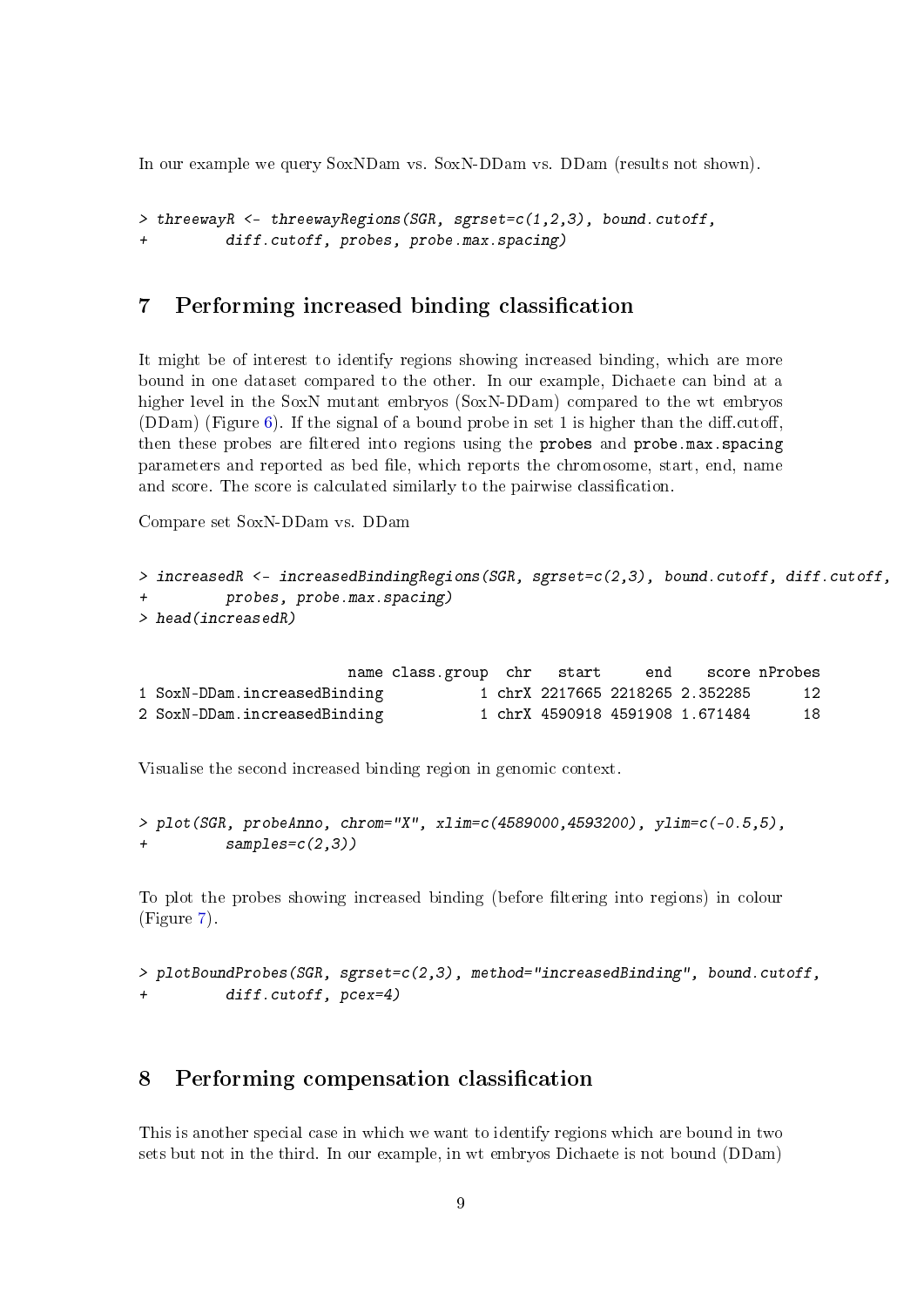

<span id="page-9-0"></span>Figure 6: Probe intensities along chromosome at increased binding region, green =  $SoxN$ - $DDam$ , orange =  $DDam$ .



<span id="page-9-1"></span>Figure 7: Scatterplot of increased binding classification of SoxNDam vs. DDam, increased binding probes are highlighted in blue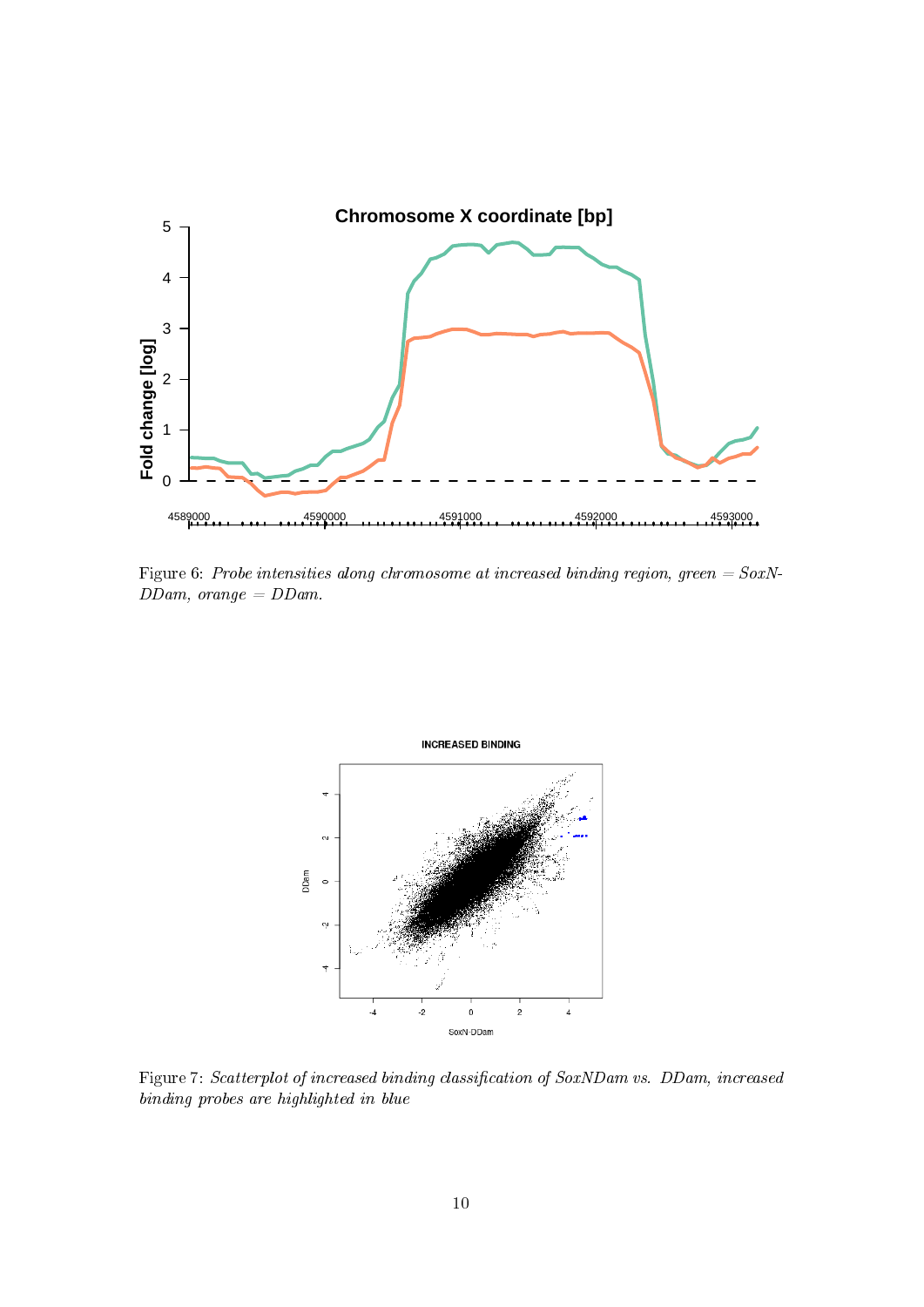and SoxN is bound (SoxNDam). However, in SoxN mutants (SoxN-DDam) Dichaete binds at this location to compensate for the loss of SoxN (Figure [8\)](#page-11-0). Probes above the bound.cutoff for which the average bound signal of set  $1$  and set  $2$  are larger than the diff.cutoff to the non-bound set 3 are identified. The probes are again filtered into regions using the probes and probe.max.spacing parameters and reported in a bed file, which gives the chromosome, start, end, name and score.

Compare set SoxNDam + SoxN-DDam vs. DDam

```
> compR <- compensationRegions(SGR, sgrset=c(1,2,3), bound.cutoff,
          diff.cutoff, probes, probe.max.spacing)
> head(compR)
```

|                                              | name class.group chr start |                        | end |
|----------------------------------------------|----------------------------|------------------------|-----|
| 1 SoxNDam.SoxN-DDam.vs.DDam.compensation     |                            | 1 chrX 1512681 1513656 |     |
| 2 SoxNDam.SoxN-DDam.vs.DDam.compensation     |                            | 1 chrX 2411543 2413073 |     |
| 3 SoxNDam. SoxN-DDam. vs. DDam. compensation |                            | 1 chrX 2456797 2457742 |     |
| 4 SoxNDam. SoxN-DDam. vs. DDam. compensation |                            | 1 chrX 2944219 2945314 |     |
| 5 SoxNDam.SoxN-DDam.vs.DDam.compensation     |                            | 1 chrX 3616693 3617308 |     |
| score nProbes                                |                            |                        |     |
| 1 1.900121<br>19                             |                            |                        |     |
| 2 2.508937<br>-29                            |                            |                        |     |
| - 18<br>3 2.880944                           |                            |                        |     |
| 21<br>4 2.701074                             |                            |                        |     |
| 5 2.243366<br>12                             |                            |                        |     |

Visualise a compensation region in genomic context (Figure [8\)](#page-11-0).

```
> plot(SGR, probeAnno, chrom="X", xlim=c(2943000,2947000), ylim=c(-1,4))
```
To plot the probes showing compensation (before filtering into regions) in colour (Figure [9\)](#page-11-1).

```
> plotBoundProbes(SGR, sgrset=c(1,2,3), method="compensation", bound.cutoff,
+ diff.cutoff, pcex=4)
```
## <span id="page-10-0"></span>9 Concluding Remarks

The package SimBindProfiles facilitates the comparison of ChIP-chip or DamID profiles generated on the same microarray platform. It provides functions for data import, normalization and analysis. High-level plots for quality assessment are available. While this analysis approach worked well with our data, we do not claim it is the definite algorithm for this task.

This vignette was generated using the following package versions: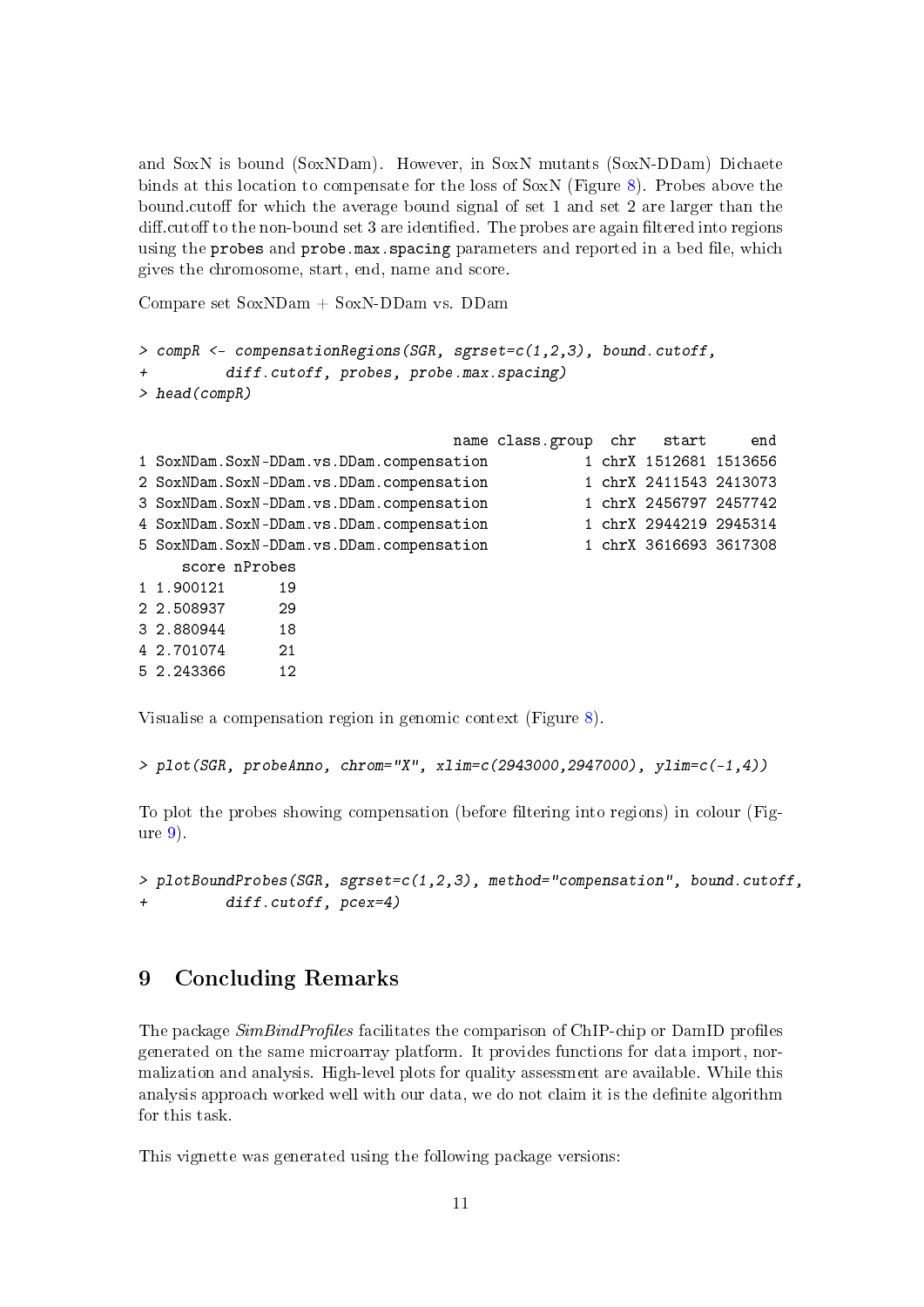

<span id="page-11-0"></span>Figure 8: Probe intensities along chromosome, green =  $SoxN-DDam$ , orange =  $SoxN$ - $DDam, blue = DDam.$ 



<span id="page-11-1"></span>Figure 9: Scatterplot of compensation classification of  $SoxNDam + SoxN-DDam$  vs.  $DDam.$  Probes which are bound in  $SoxNDam + SoxN-DDam$  but not in  $DDAm$  are highlighted in orange.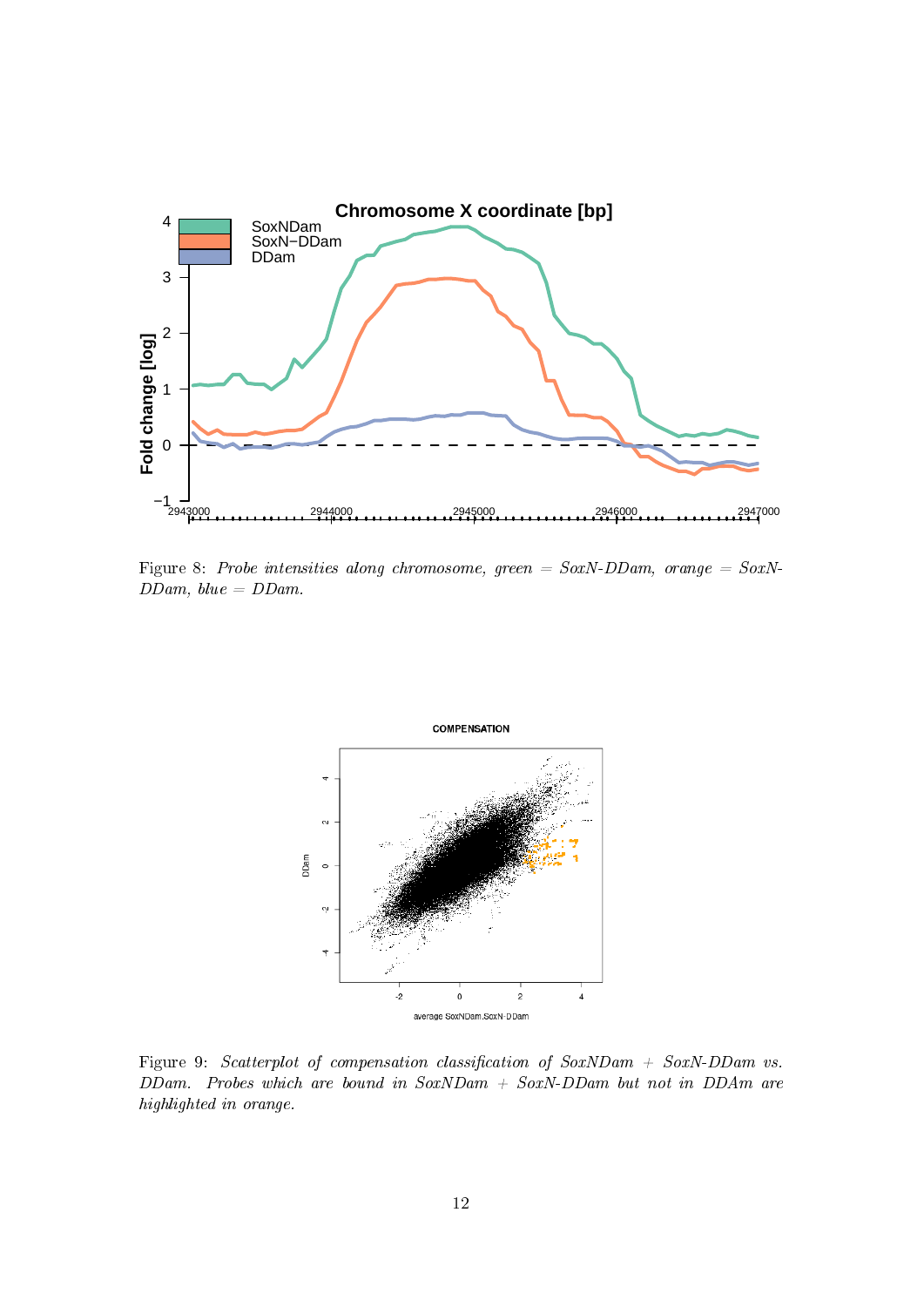- R version 4.2.0 RC (2022-04-19 r82224), x86\_64-pc-linux-gnu
- Locale: LC\_CTYPE=en\_US.UTF-8, LC\_NUMERIC=C, LC\_TIME=en\_GB, LC\_COLLATE=C, LC\_MONETARY=en\_US.UTF-8, LC\_MESSAGES=en\_US.UTF-8, LC\_PAPER=en\_US.UTF-8, LC\_NAME=C, LC\_ADDRESS=C, LC\_TELEPHONE=C, LC\_MEASUREMENT=en\_US.UTF-8, LC\_IDENTIFICATION=C
- Running under: Ubuntu 20.04.4 LTS
- Matrix products: default
- BLAS: /home/biocbuild/bbs-3.15-bioc/R/lib/libRblas.so
- LAPACK: /home/biocbuild/bbs-3.15-bioc/R/lib/libRlapack.so
- Base packages: base, datasets, grDevices, graphics, grid, methods, stats, utils
- Other packages: Biobase 2.56.0, BiocGenerics 0.42.0, Matrix 1.4-1, RColorBrewer 1.1-3, Ringo 1.60.0, SimBindProfiles 1.34.0, lattice  $0.20-45$ , limma 3.52.0
- Loaded via a namespace (and not attached): AnnotationDbi 1.58.0, BiocManager 1.30.17, Biostrings 2.64.0, DBI 1.1.2, GenomeInfoDb 1.32.0, GenomeInfoDbData 1.2.8, IRanges 2.30.0, KEGGREST 1.36.0, KernSmooth 2.23-20, R6 2.5.1, RCurl 1.98-1.6, RSQLite 2.2.12, Rcpp 1.0.8.3, S4Vectors 0.34.0, XML 3.99-0.9, XVector 0.36.0, affy 1.74.0, affyio 1.66.0, annotate 1.74.0, assertthat 0.2.1, bit 4.0.4, bit64 4.0.5, bitops 1.0-7, blob 1.2.3, cachem 1.0.6, cli 3.3.0, colorspace 2.0-3, compiler 4.2.0, crayon 1.5.1, dplyr 1.0.8, ellipsis 0.3.2, fansi 1.0.3, fastmap 1.1.0, genefilter 1.78.0, generics 0.1.2, ggplot2 3.3.5, glue 1.6.2, gtable 0.3.0, httr 1.4.2, lifecycle 1.0.1, magrittr 2.0.3, mclust 5.4.9, memoise  $2.0.1$ , munsell  $0.5.0$ , pillar  $1.7.0$ , pkgconfig  $2.0.3$ , png  $0.1-7$ , preprocessCore 1.58.0, purrr 0.3.4, rlang 1.0.2, scales 1.2.0, splines 4.2.0, stats4 4.2.0, survival 3.3-1, tibble 3.1.6, tidyselect 1.1.2, tools 4.2.0, utf8 1.2.2, vctrs 0.4.1, vsn 3.64.0, xtable 1.8-4, zlibbioc 1.42.0

#### Acknowledgments

Many thanks to Enrico Ferrero who generated the data sets and our conductive discussions about the analysis approach, Steven Russell for helpful suggestions and Robert Stojnic for source code contributions to SimBindProfiles.

#### References

<span id="page-12-0"></span>[1] S. Falcon, M. Morgan, and R. Gentleman. An Introduction to Bioconductor's ExpressionSet Class. http://wiki.biostat.berkeley.edu/bullard/courses/Tmexico- 08/resources/ExpressionSetIntroduction.pdf, February 2007.